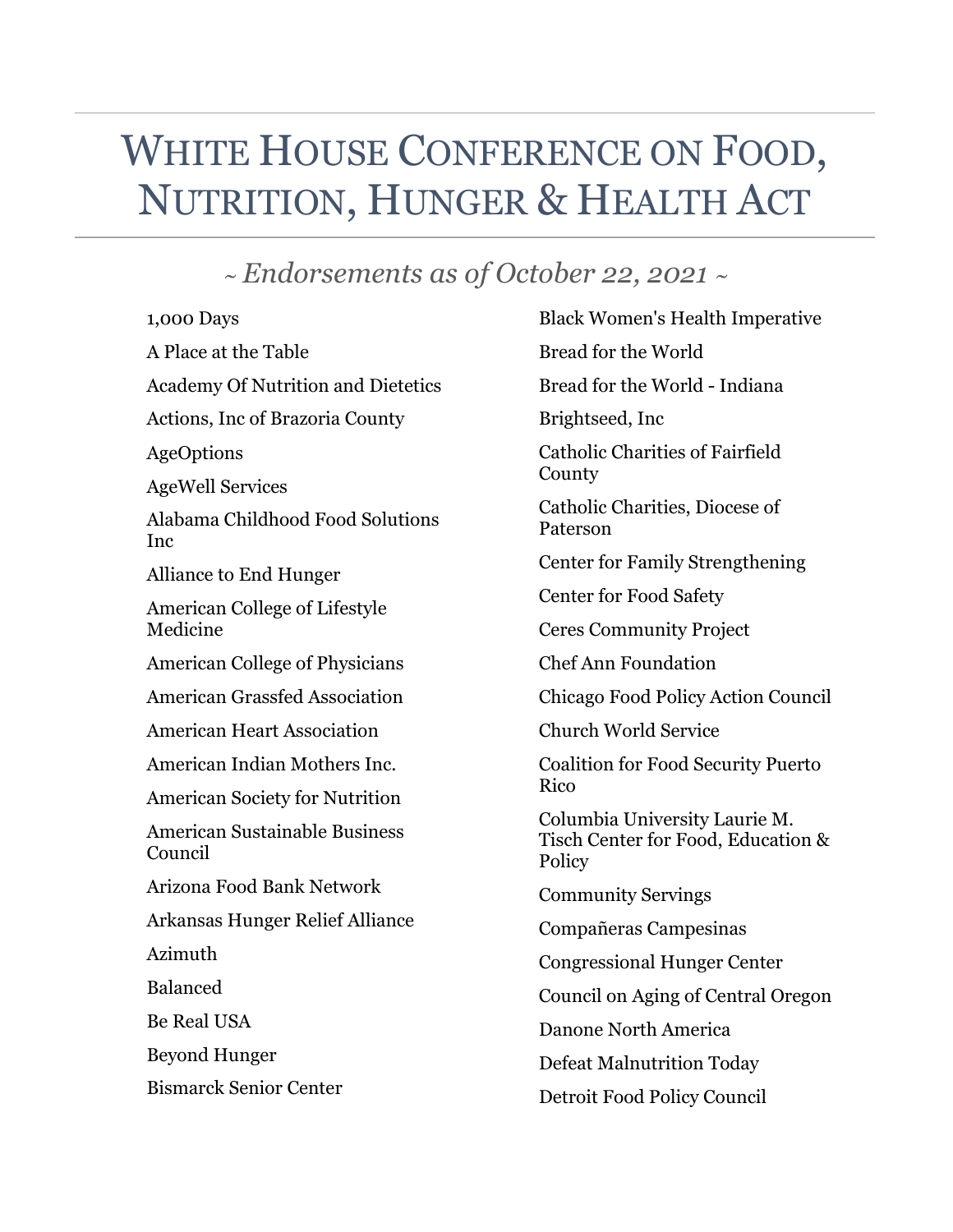Doordash **Earthjustice** Eating Disorders Coalition for Research, Policy & Action Elijah's Promise NJ Enlightened Farm Fair Food Network Farm Aid Feed the Children Feeding the Carolinas First Focus Campaign for Children Food Allergy Research & Education Food Bank of East Alabama Food Research & Action Center (FRAC) Food To Life FoodCorps FoodFinder Foodshed Alliance Friends of the Earth GC Resolve, LLC Georgia Food Bank Association GrainPro Incorporated Hackensack Meridian Healthcare Network Hall Hunger Initiative Hand, Heart, and Soul Project Hanover Co-op Food Stores of NH & VT

Harvard Law School, Food, Law and Policy Clinic

Health Care Without Harm

Healthy Food America Healthy Schools Campaign Helping the Hungry Virtually Hey Friend Foundation Higher Learning Advocates Hunger Free America Hunger Free Vermont Hunger Solutions Institute ICNA Council for Social Justice Idaho Hunger Relief Task Force Indy Hunger Network Institute for Agriculture and Trade **Policy** International Federation of Eating Disorder Dietitians Islamic Relief USA JBJ Soul Foundation, dba JBJ Soul Kitchen Johns Hopkins Center For A Liveable Future Just Food and Water Kalamazoo Loaves & Fishes Lees Summit MO Louisiana State University, Pennington Biomedical Research Center Lunch Break MAC, Incorporated MANNA FoodBank MAZON: A Jewish Response to Hunger Meals on Wheels America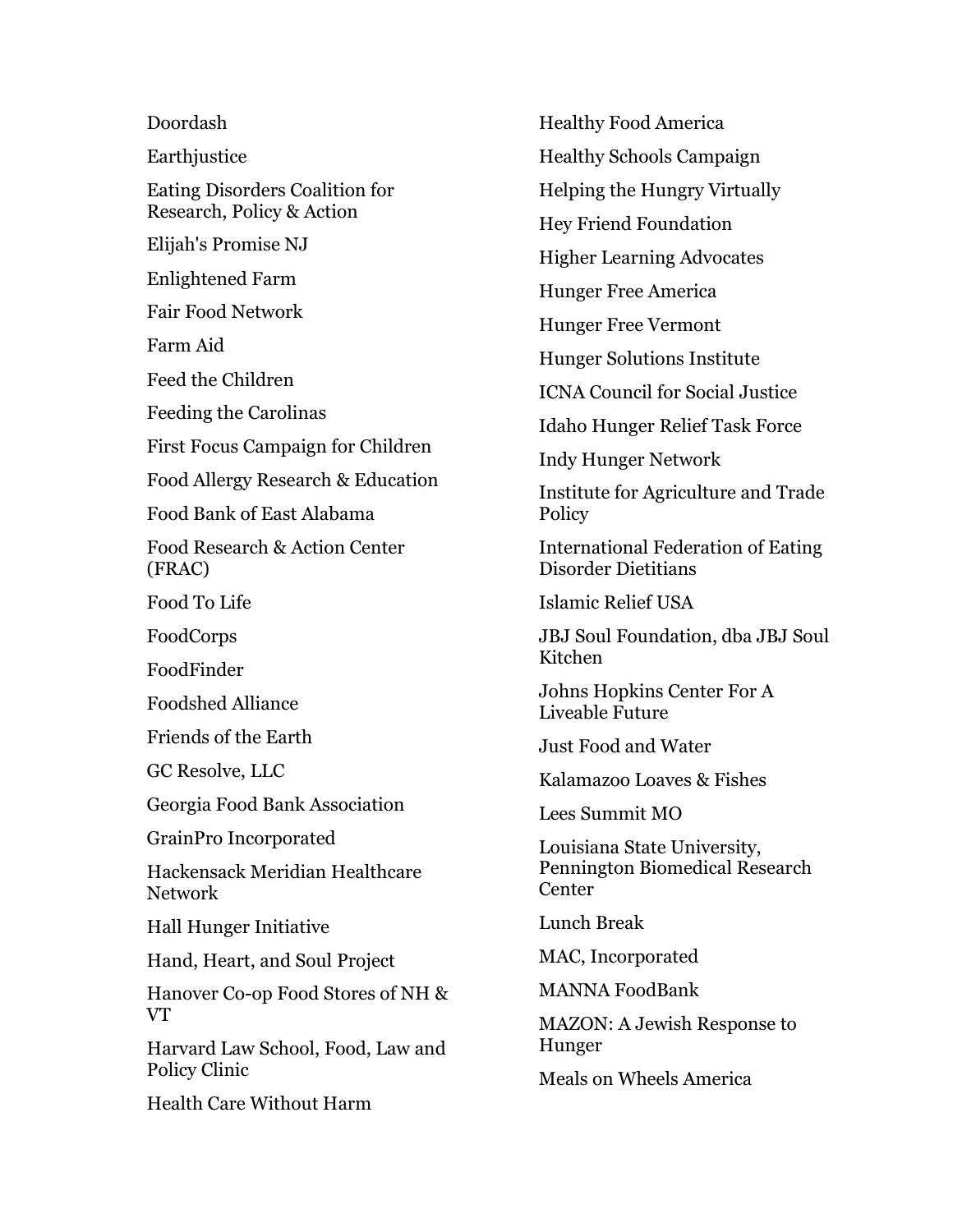Meals on Wheels of Davidson County

Meals on Wheels of Eastern Kansas

Meals on Wheels of Mercer County

Meals on Wheels of North Jersey

Meals on Wheels of Rhode Island

Meals on Wheels of Union County

Meals on Wheels of Union County

Meals on Wheels of Wake County

Meals on Wheels of West Michigan

MEANS Database

Meeting Essential Needs With Dignity

Men and Women United for Youth & Families

Metropolitan Inter-Faith Association

Michigan Farmers Union

Mid Florida Community Services Inc

Midland Care

Mission: Readiness

MomsRising

Montana Organic Association

Multi-Service Eating Disorders Association Inc

National Alliance for Eating Disorders

National Alliance to End Homelessness

National Association of Nutrition and Aging Services Programs

National CACFP Sponsors Association

National Center of Excellence for Eating Disorders

National Education Association

National Farm to School Network

National Sustainable Agriculture **Coalition** 

National WIC Association

National Young Farmers Coalition

Neighboring Food Co-op Association

Nemours Children's Health

Network of Jewish Human Service Agencies

New England Farmers Union

New Roots

North Carolina Conference of the United Methodist Church

Northeast Organic Dairy Producers Alliance

Northeast Organic Farming Association of New Hampshire

Northeast Organic Farming Association of New Jersey

Northeast Organic Farming Association-Interstate Council

Norwescap

NourishKC

Nuro

**Oldways** 

Ottawa Food

Oxfam America

Partners in Prime

Pennsylvania Farmers Union